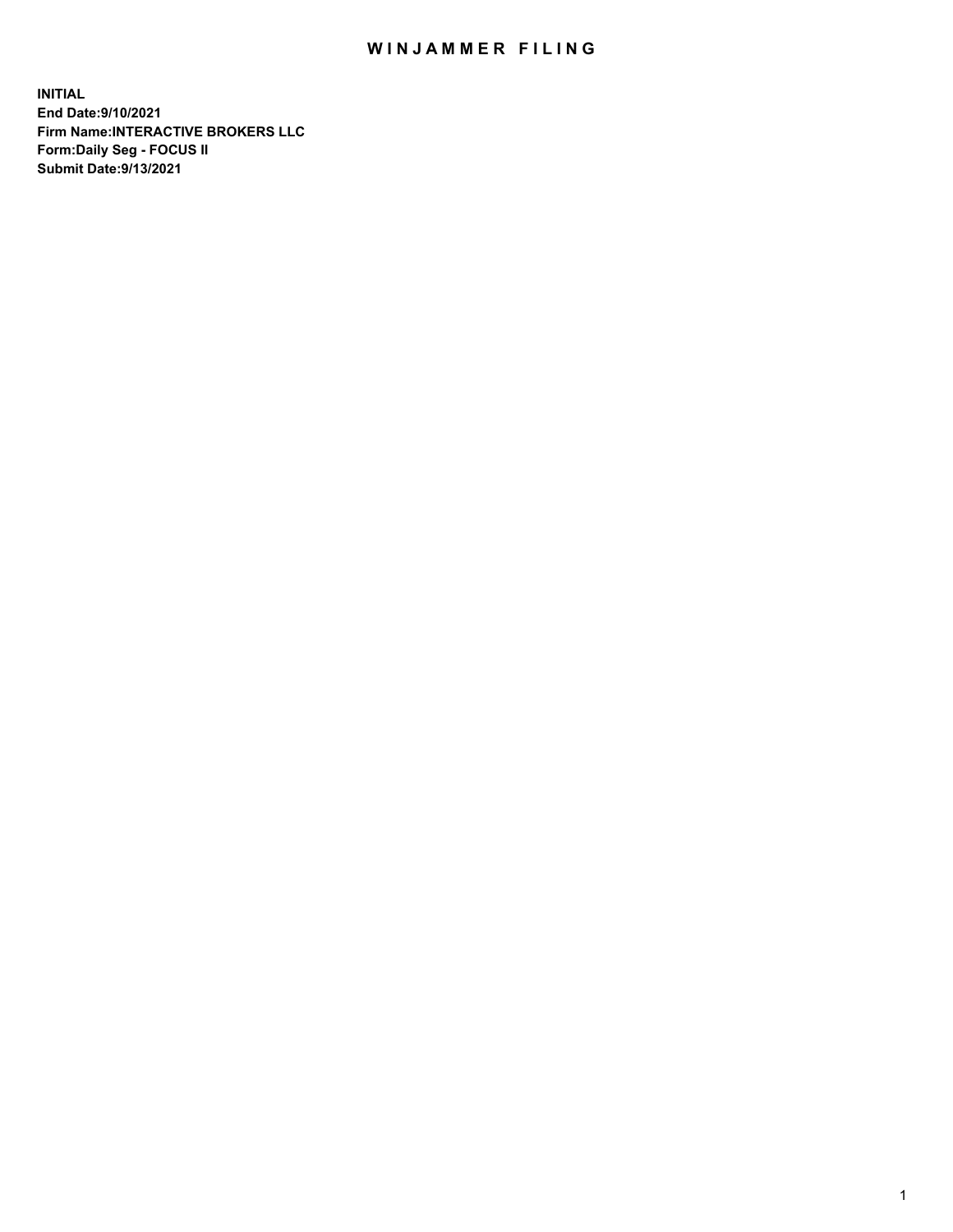**INITIAL End Date:9/10/2021 Firm Name:INTERACTIVE BROKERS LLC Form:Daily Seg - FOCUS II Submit Date:9/13/2021 Daily Segregation - Cover Page**

| Name of Company                                                                                                                                                                                                                                                                                                                | <b>INTERACTIVE BROKERS LLC</b>                                                                  |  |
|--------------------------------------------------------------------------------------------------------------------------------------------------------------------------------------------------------------------------------------------------------------------------------------------------------------------------------|-------------------------------------------------------------------------------------------------|--|
| <b>Contact Name</b>                                                                                                                                                                                                                                                                                                            | James Menicucci                                                                                 |  |
| <b>Contact Phone Number</b>                                                                                                                                                                                                                                                                                                    | 203-618-8085                                                                                    |  |
| <b>Contact Email Address</b>                                                                                                                                                                                                                                                                                                   | jmenicucci@interactivebrokers.c<br>om                                                           |  |
| FCM's Customer Segregated Funds Residual Interest Target (choose one):<br>a. Minimum dollar amount: ; or<br>b. Minimum percentage of customer segregated funds required:% ; or<br>c. Dollar amount range between: and; or<br>d. Percentage range of customer segregated funds required between: % and %.                       | $\overline{\mathbf{0}}$<br>$\overline{\mathbf{0}}$<br>155,000,000 245,000,000<br>0 <sub>0</sub> |  |
| FCM's Customer Secured Amount Funds Residual Interest Target (choose one):<br>a. Minimum dollar amount: ; or<br>b. Minimum percentage of customer secured funds required:% ; or<br>c. Dollar amount range between: and; or<br>d. Percentage range of customer secured funds required between:% and%.                           | $\overline{\mathbf{0}}$<br>$\overline{\mathbf{0}}$<br>80,000,000 120,000,000<br>0 <sub>0</sub>  |  |
| FCM's Cleared Swaps Customer Collateral Residual Interest Target (choose one):<br>a. Minimum dollar amount: ; or<br>b. Minimum percentage of cleared swaps customer collateral required:% ; or<br>c. Dollar amount range between: and; or<br>d. Percentage range of cleared swaps customer collateral required between:% and%. | $\overline{\mathbf{0}}$<br><u>0</u><br>0 <sub>0</sub><br>00                                     |  |

Attach supporting documents CH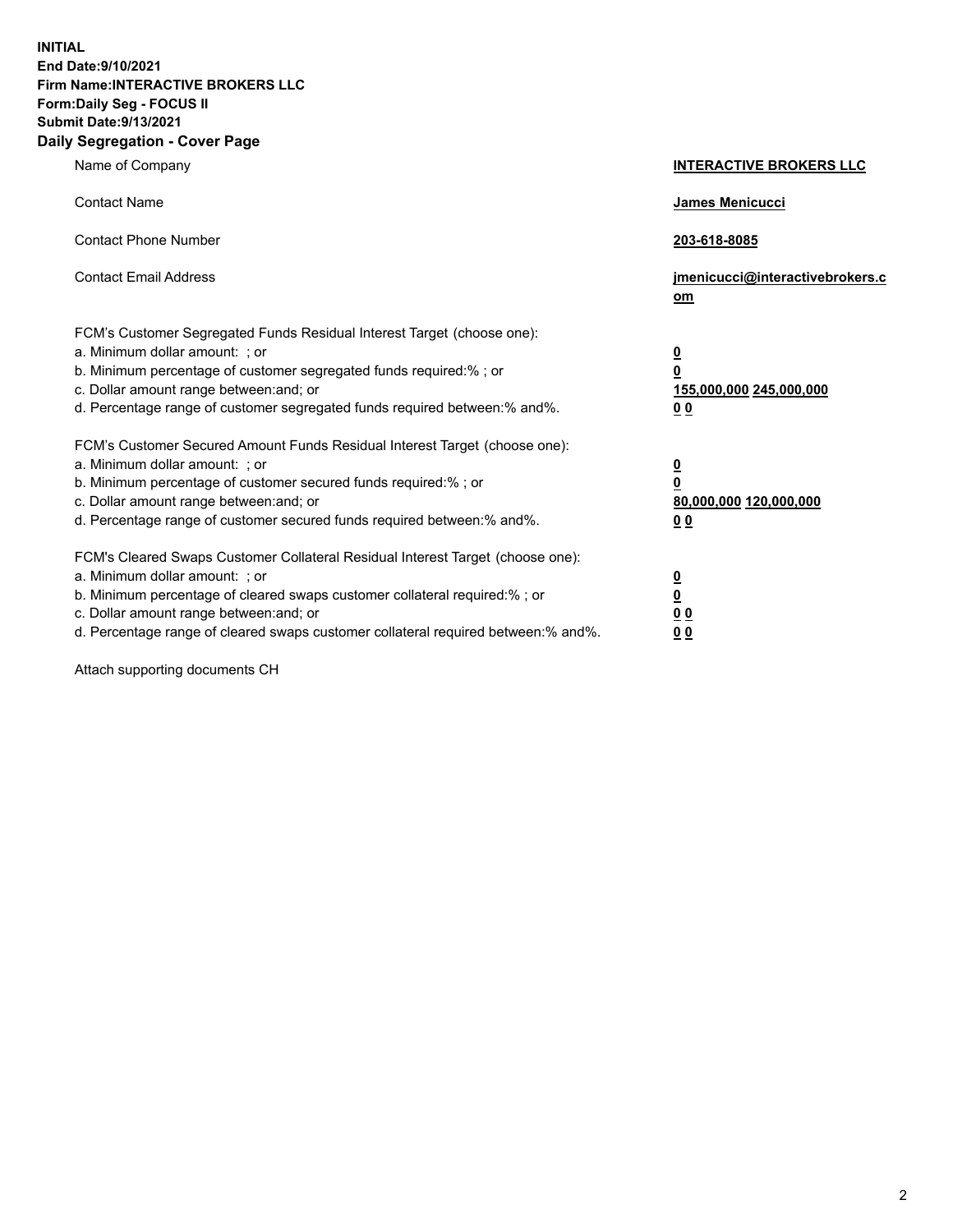**INITIAL End Date:9/10/2021 Firm Name:INTERACTIVE BROKERS LLC Form:Daily Seg - FOCUS II Submit Date:9/13/2021 Daily Segregation - Secured Amounts**

## Foreign Futures and Foreign Options Secured Amounts Amount required to be set aside pursuant to law, rule or regulation of a foreign government or a rule of a self-regulatory organization authorized thereunder **0** [7305] 1. Net ledger balance - Foreign Futures and Foreign Option Trading - All Customers A. Cash **496,186,188** [7315] B. Securities (at market) **0** [7317] 2. Net unrealized profit (loss) in open futures contracts traded on a foreign board of trade **16,857,416** [7325] 3. Exchange traded options a. Market value of open option contracts purchased on a foreign board of trade **158,263** [7335] b. Market value of open contracts granted (sold) on a foreign board of trade **-99,112** [7337] 4. Net equity (deficit) (add lines 1. 2. and 3.) **513,102,755** [7345] 5. Account liquidating to a deficit and account with a debit balances - gross amount **10,060** [7351] Less: amount offset by customer owned securities **0** [7352] **10,060** [7354] 6. Amount required to be set aside as the secured amount - Net Liquidating Equity Method (add lines 4 and 5) **513,112,815** [7355] 7. Greater of amount required to be set aside pursuant to foreign jurisdiction (above) or line 6. **513,112,815** [7360] FUNDS DEPOSITED IN SEPARATE REGULATION 30.7 ACCOUNTS 1. Cash in banks A. Banks located in the United States **86,060,778** [7500] B. Other banks qualified under Regulation 30.7 **0** [7520] **86,060,778** [7530] 2. Securities A. In safekeeping with banks located in the United States **270,975,400** [7540] B. In safekeeping with other banks qualified under Regulation 30.7 **0** [7560] **270,975,400** [7570] 3. Equities with registered futures commission merchants A. Cash **0** [7580] B. Securities **0** [7590] C. Unrealized gain (loss) on open futures contracts **0** [7600] D. Value of long option contracts **0** [7610] E. Value of short option contracts **0** [7615] **0** [7620] 4. Amounts held by clearing organizations of foreign boards of trade A. Cash **0** [7640] B. Securities **0** [7650] C. Amount due to (from) clearing organization - daily variation **0** [7660] D. Value of long option contracts **0** [7670] E. Value of short option contracts **0** [7675] **0** [7680] 5. Amounts held by members of foreign boards of trade A. Cash **286,961,248** [7700] B. Securities **0** [7710] C. Unrealized gain (loss) on open futures contracts **9,989,830** [7720] D. Value of long option contracts **158,263** [7730] E. Value of short option contracts **-99,112** [7735] **297,010,229** [7740] 6. Amounts with other depositories designated by a foreign board of trade **0** [7760] 7. Segregated funds on hand **0** [7765] 8. Total funds in separate section 30.7 accounts **654,046,407** [7770] 9. Excess (deficiency) Set Aside for Secured Amount (subtract line 7 Secured Statement Page 1 from Line 8) **140,933,592** [7380] 10. Management Target Amount for Excess funds in separate section 30.7 accounts **80,000,000** [7780] 11. Excess (deficiency) funds in separate 30.7 accounts over (under) Management Target **60,933,592** [7785]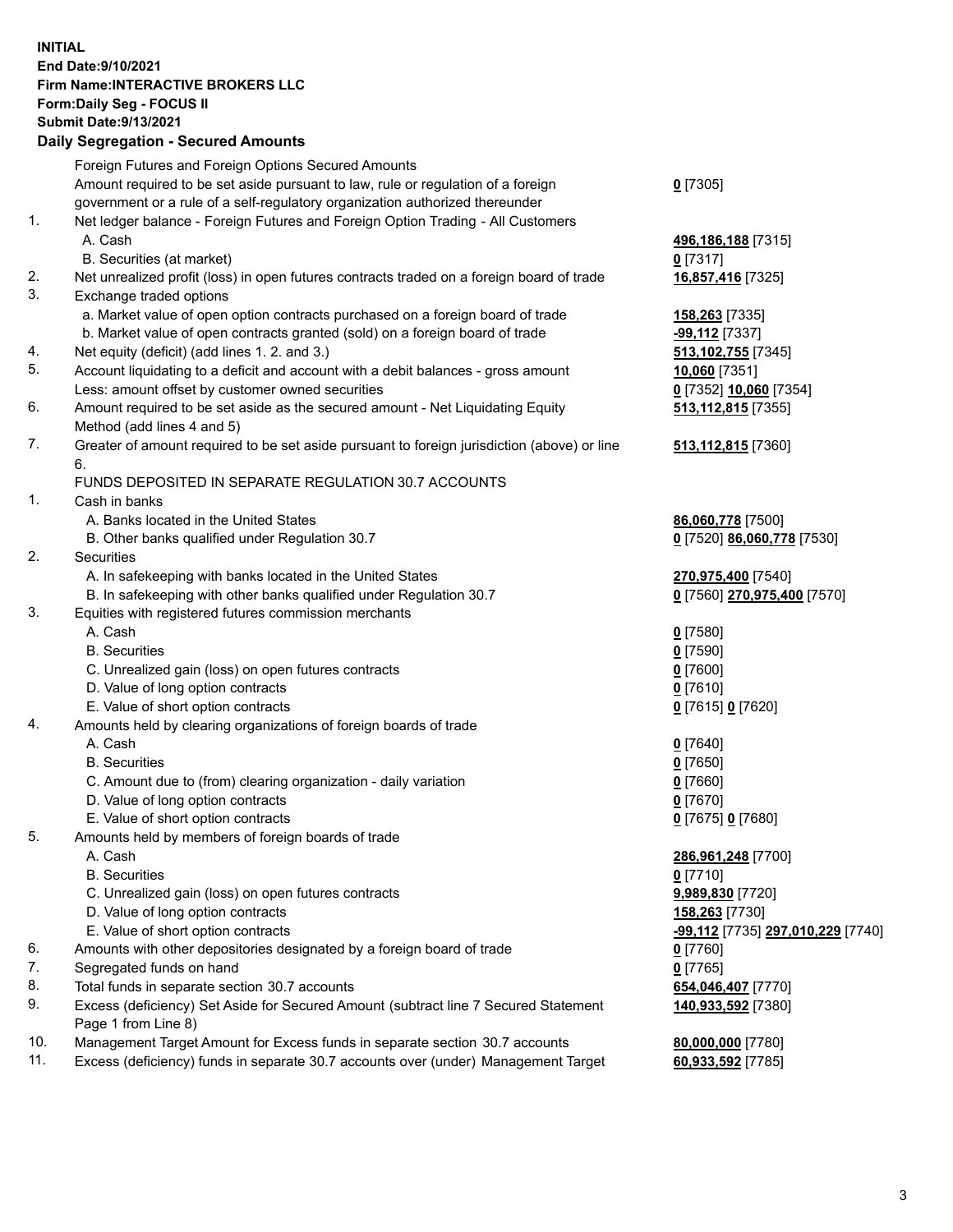**INITIAL End Date:9/10/2021 Firm Name:INTERACTIVE BROKERS LLC Form:Daily Seg - FOCUS II Submit Date:9/13/2021 Daily Segregation - Segregation Statement** SEGREGATION REQUIREMENTS(Section 4d(2) of the CEAct) 1. Net ledger balance A. Cash **6,908,788,376** [7010] B. Securities (at market) **0** [7020] 2. Net unrealized profit (loss) in open futures contracts traded on a contract market **87,558,375** [7030] 3. Exchange traded options A. Add market value of open option contracts purchased on a contract market **318,077,337** [7032] B. Deduct market value of open option contracts granted (sold) on a contract market **-270,530,676** [7033] 4. Net equity (deficit) (add lines 1, 2 and 3) **7,043,893,412** [7040] 5. Accounts liquidating to a deficit and accounts with debit balances - gross amount **1,274,727** [7045] Less: amount offset by customer securities **0** [7047] **1,274,727** [7050] 6. Amount required to be segregated (add lines 4 and 5) **7,045,168,139** [7060] FUNDS IN SEGREGATED ACCOUNTS 7. Deposited in segregated funds bank accounts A. Cash **1,565,678,332** [7070] B. Securities representing investments of customers' funds (at market) **3,265,235,450** [7080] C. Securities held for particular customers or option customers in lieu of cash (at market) **0** [7090] 8. Margins on deposit with derivatives clearing organizations of contract markets A. Cash **1,993,040,044** [7100] B. Securities representing investments of customers' funds (at market) **385,141,003** [7110] C. Securities held for particular customers or option customers in lieu of cash (at market) **0** [7120] 9. Net settlement from (to) derivatives clearing organizations of contract markets **2,048,971** [7130] 10. Exchange traded options A. Value of open long option contracts **317,953,587** [7132] B. Value of open short option contracts **-270,463,218** [7133] 11. Net equities with other FCMs A. Net liquidating equity **0** [7140] B. Securities representing investments of customers' funds (at market) **0** [7160] C. Securities held for particular customers or option customers in lieu of cash (at market) **0** [7170] 12. Segregated funds on hand **0** [7150] 13. Total amount in segregation (add lines 7 through 12) **7,258,634,169** [7180] 14. Excess (deficiency) funds in segregation (subtract line 6 from line 13) **213,466,030** [7190] 15. Management Target Amount for Excess funds in segregation **155,000,000** [7194]

16. Excess (deficiency) funds in segregation over (under) Management Target Amount Excess

**58,466,030** [7198]